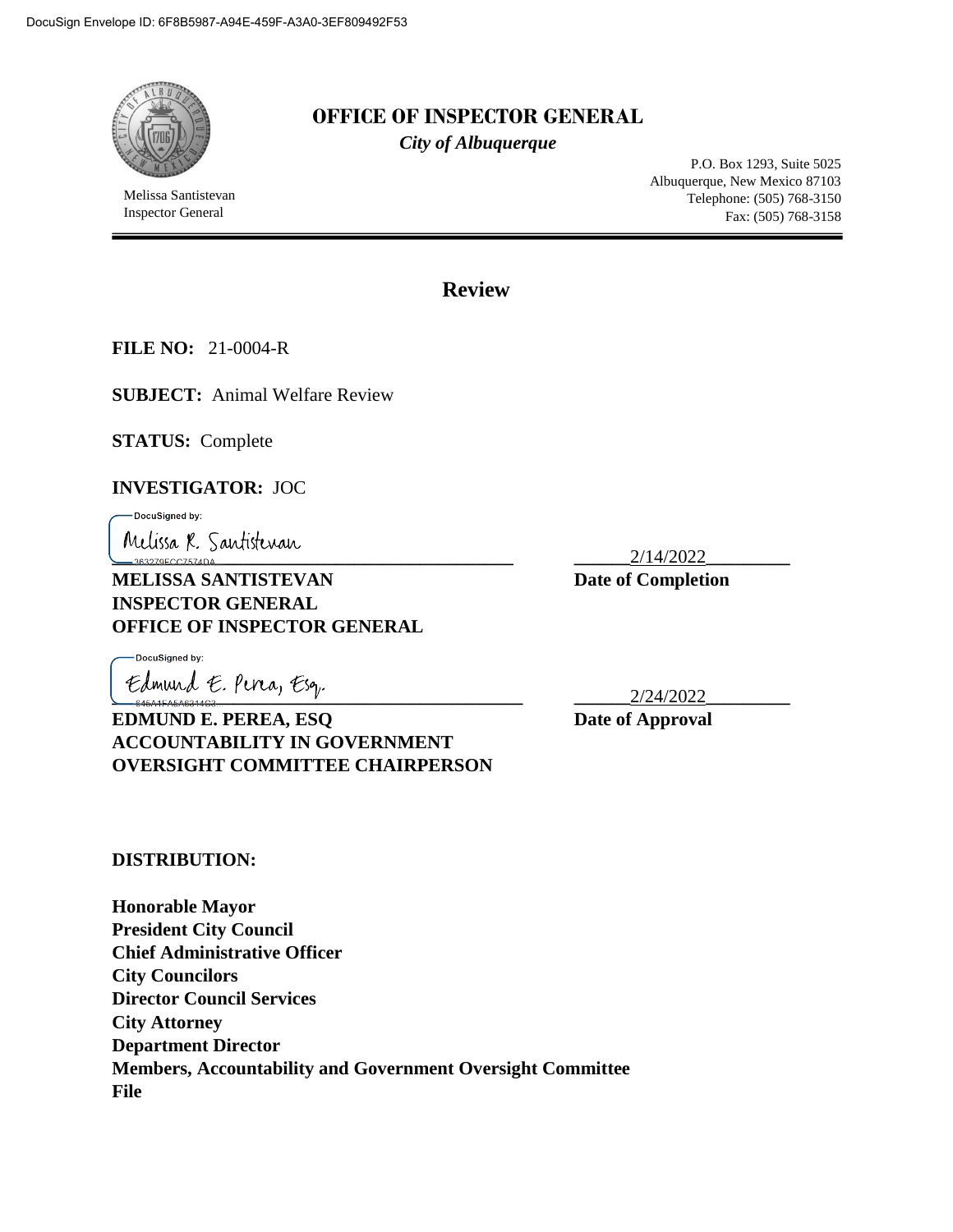# **Introduction**

The Office of Inspector General has received numerous complaints over the years involving the City of Albuquerque's (City) Animal Welfare Department (AWD), which have resulted in several investigations. Some of these complaints have had similar fact patterns which have been the subject of previous investigations. In addition, over the past several months there have been several stories in the news involving AWD.

As a result, the OIG conducted a review into past investigations involving the AWD. The OIG looked at all AWD investigations from 2015 through 2021, focusing on the OIG's observations, assessments and findings during each of the investigations. The purpose of this review was to try and determine if there were any trends or similar issues that continued to resurface.

### **Background**

During the time period reviewed, not only has there been a change in City Administration, but there have been several changes with the Directors heading AWD. During the time period reviewed, AWD has had four Directors and at least two individuals in an acting capacity. Some Directors possessed experience working with shelter animals or with animal organizations, while others came from an administrative background. AWD has also experienced a lot of turnover amongst its staff.

### **OIG Review Approach**

The OIG reviewed all investigative reports involving AWD from 2015 through 2021. The OIG's preliminary objectives were to look at the observations, assessments and findings in each report to determine if there were trends or similar issues that continued to resurface. In its effort to identify any recurring themes, the OIG did make note of the following:

### **Review Summary**

### Documentation:

In an investigative report from 2015 (OIG 15-201), one of the OIG's findings was that AWD's documentation of information in their Chameleon database was inconsistent.

In an investigative report from 2019 (19-0006-I), the OIG reported findings of poor reporting and documentation practices throughout the years; in some instances, documentation was missing, lacking or in error. The OIG reported that details in the documentation lacked consistency in some cases, details in others, and improper codes were being entered.

### Volunteers:

In addition to AWD employees, AWD has shelter volunteers who perform a variety of functions in an effort to contribute to the quality of life of the animals in AWD's shelters. However, there have been instances where there has been conflict between AWD employees and volunteers. There have been times when AWD employees expressed concerns that volunteers seemed to have a great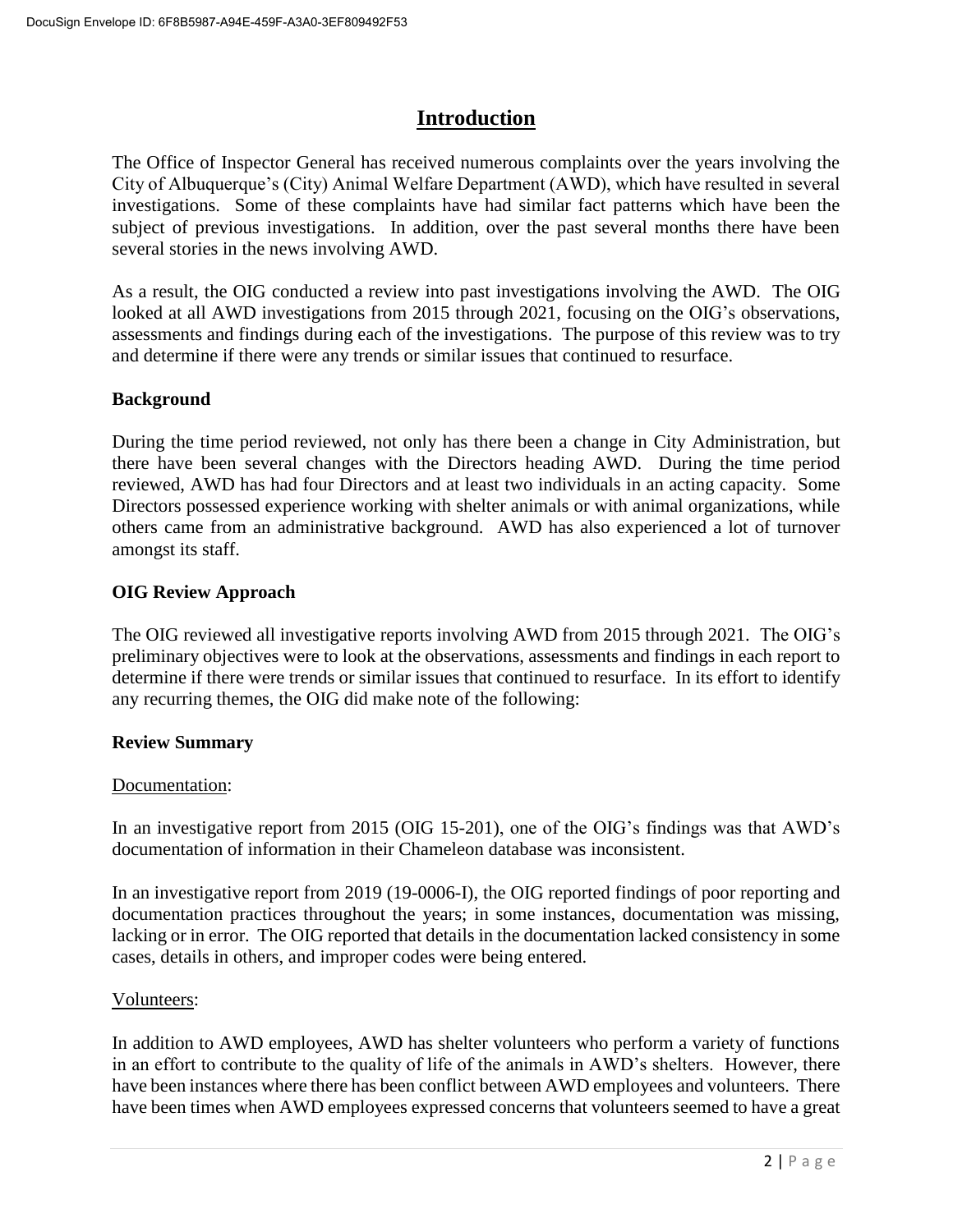deal of power and influence and would be dismissive of AWD employees or would try to override decisions made by AWD employees about animals.

In an investigative report from 2015 (OIG 15-201), one of the OIG's findings was that there were no formal policies and procedures in place concerning the volunteers.

In an investigative report from 2021 (21-0002-R), the OIG recommended that volunteers be educated in their role as volunteers and their need to respect staff decisions. In addition, the OIG recommended that there be a separate volunteer and staff Code of Conduct/Ethics, as volunteers and AWD staff cannot be held to same standard.

In response to the 2021 investigative report, the current AWD Director has taken steps to make improvements, which included implementing an AWD Volunteer Code of Conduct and Ethics and an Acknowledgement of Receipt form that volunteers must sign, affirming that they have received the AWD Volunteer Code of Conduct and Ethics. The Director also implemented a Volunteer Disciplinary Action Form, which was used in three instances following implementation. In addition, problematic volunteers have been removed from the volunteer program.

#### Morale

In an investigative report from 2017 (OIG I17-102), one of the OIG's assessments was that based on employee complaints, there appeared to be dysfunction, low morale and a lack of confidence in Department leadership. The OIG suggested that this could negatively impact the effectiveness, efficiency and safety within the Department, which places both employees and animals at increased risk.

Employee morale has come into play in some of the other AWD investigations reviewed, and can sometimes be a challenge. However, as mentioned in the investigative report from 2017, and what remains true today, employees are the greatest resource in the AWD and it is essential to maintain high morale and confidence in leadership. This is best done by ensuring each employee understands their role and responsibilities and how their actions are valued and contribute to the success of the organization. Along these lines, they also need to be kept aware of external and internal factors impacting their role and responsibility.

## **Conclusion and Recommendations**

After reviewing ten (10) investigative reports from the past seven (7) years, which contained thirtysix (36) findings, observations and recommendations, the OIG found that there were three reoccurring issues that were identified in multiple investigations. The Department is not monitoring their procedures and practices that have been implemented as a result corrective actions to ensure that previously identified issues are being addressed adequately and consistently.

The OIG recommends that AWD:

1. Consider developing ongoing resolutions. Following the issuance of the OIG investigative reports, findings and recommendations, AWD identifies and corrects the issues referenced; however, the Department is not ensuring that these corrective actions remain. Consider conducting periodic monitoring of issues to ensure that they are being addressed adequately and consistently.